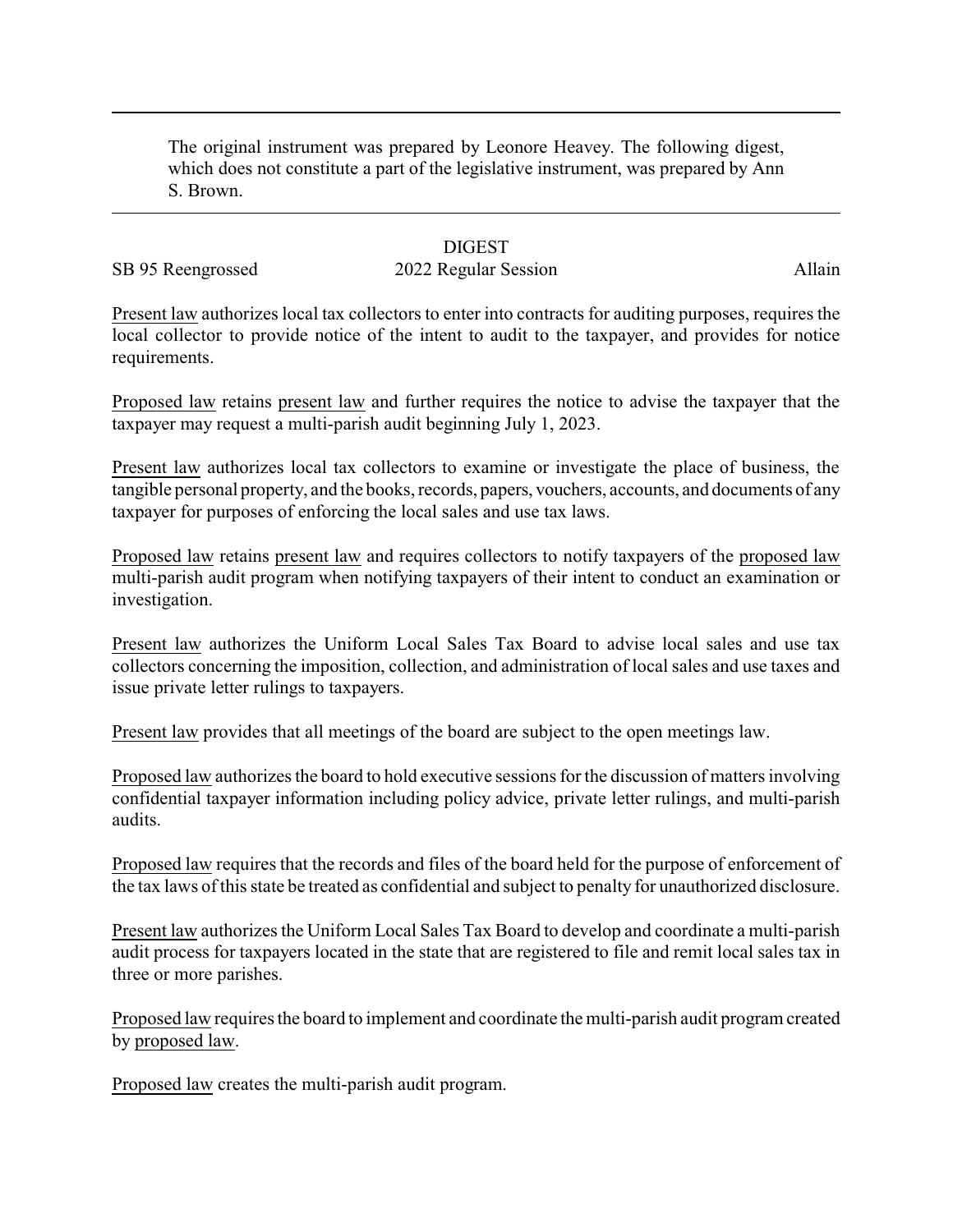Proposed law authorizes taxpayers to request a multi-parish audit whenever the taxpayer:

- (1) Has a physical location in the state and registered to file and remit local sales and use taxes in three or more parishes.
- (2) Is not a recipient of a jeopardy assessment issued by any collector.
- (3) Is not engaged in a current audit by a collector for which a notice of intent to assess was issued prior to July 1, 2022.
- (4) Agrees to promptly sign all necessary agreements to suspend prescription.
- (5) Is not involved in any litigation with any collector.

Proposed law authorizes a taxpayer that qualifies to request a multi-parish audit from the board within 30 days from the issuance of a notice of examination from all of the parishes in which the taxpayer engaged in taxable transactions during the audit period.

Proposed law requires the board to assist the taxpayer to identify all parishes in which the taxpayer does business and the board will send the multi-parish audit notice to all identified parishes. Parishes will have 30 days to opt in or opt out of the multi-parish audit. Further provides that if the parish collector does not respond to the notice within the 30-day period, that parish shall be considered to have opted out of the multi-parish audit.

Proposed law provides that parishes that were identified by the taxpayer that opt out of a multi-parish audit will be prohibited from auditing the same taxpayer until after the completion of the multiparish audit.

Proposed law requires that the board hire and compensate auditors who conduct multi-parish audits and requires these auditors to follow present law standards of conduct for contract auditors hired by local tax collectors and any additional audit protocols of the board. Further provides that a local collector may furnish auditors at its own expense to assist the board's auditors in conducting the multi-parish audit.

Proposed law requires that the board facilitate consistent treatment of taxability of transactions between parishes involved in a multi-parish audit.

Proposed law requires that each parish participating in a multi-parish audit will review the audit and make an independent determination regarding the issuance of a notice of intent to assess and further provides that if issued a notice of intent to assess will interrupt prescription for the parish issuing the notice.

Proposed law provides that if a notice of intent to assess is issued, the board will coordinate an administrative hearing at the request of the taxpayer in which all parishes involved in the audit may participate.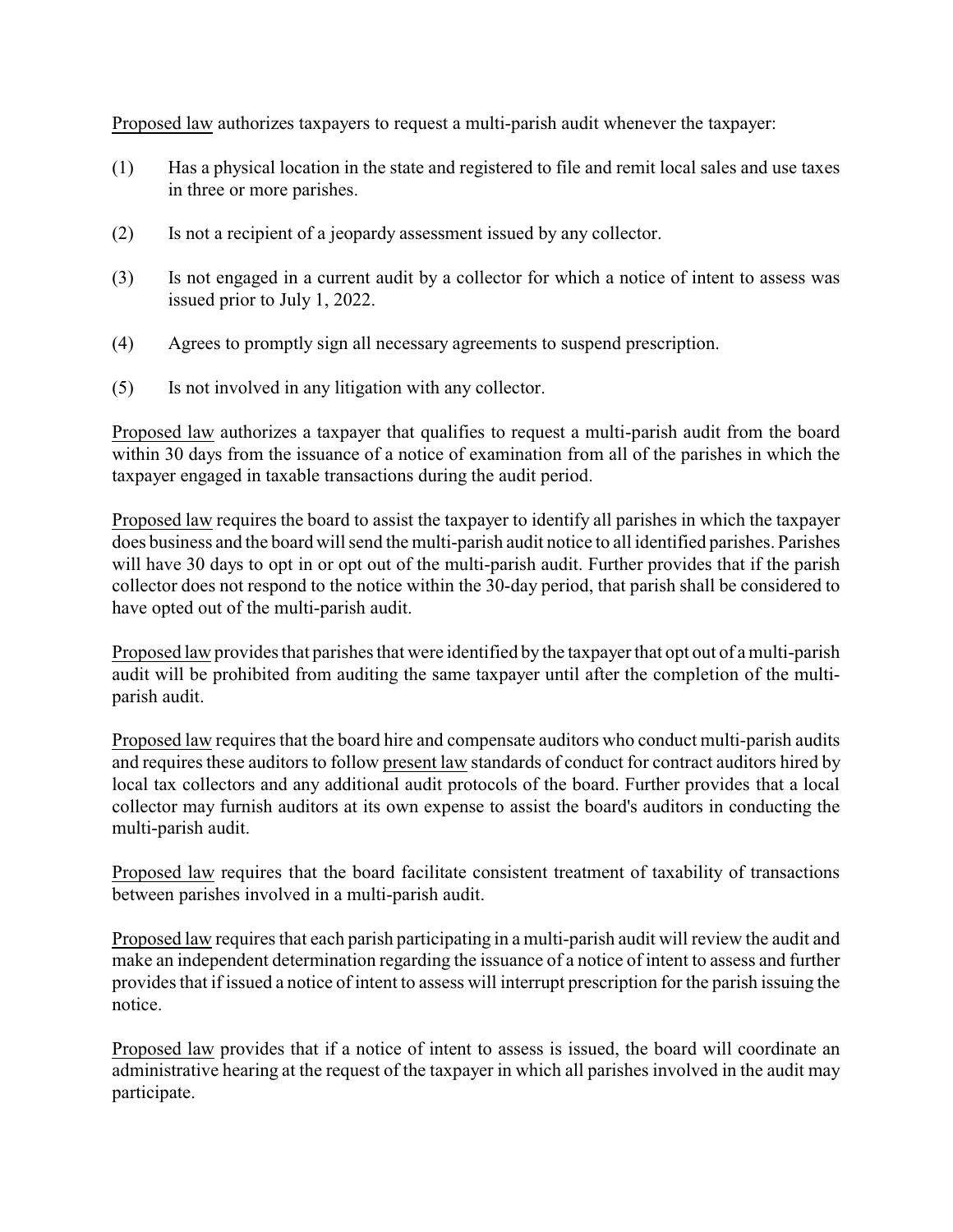Proposed law requires the board to develop audit procedures, hearing procedures, and any other provisions necessary for the implementation of the program.

Proposed law requires the board to report annually to the Senate Committee on Revenue and Fiscal Affairs and the House Committee on Ways and Means beginning Jan. 1, 2024, on the number of multi-parish audits initiated and completed, the percentage of local audits that are multi-parish audits, and the number of times each parish has opted in of out of the multi-parish audits. The board may also report any recommended legislative changes to the program as well as other information the board determines to be relevant. Prohibits the report from violating any individual taxpayer's confidential information.

Present law authorizes the board to enter into contracts with local tax collectors to fund the operations of the board.

Effective July 1, 2022.

 $(A$ mends R.S. 47:337.36, 337.102(H) and (I)(1); adds R.S. 47:337.26(D)(1)(f) and 337.102(C)(10))